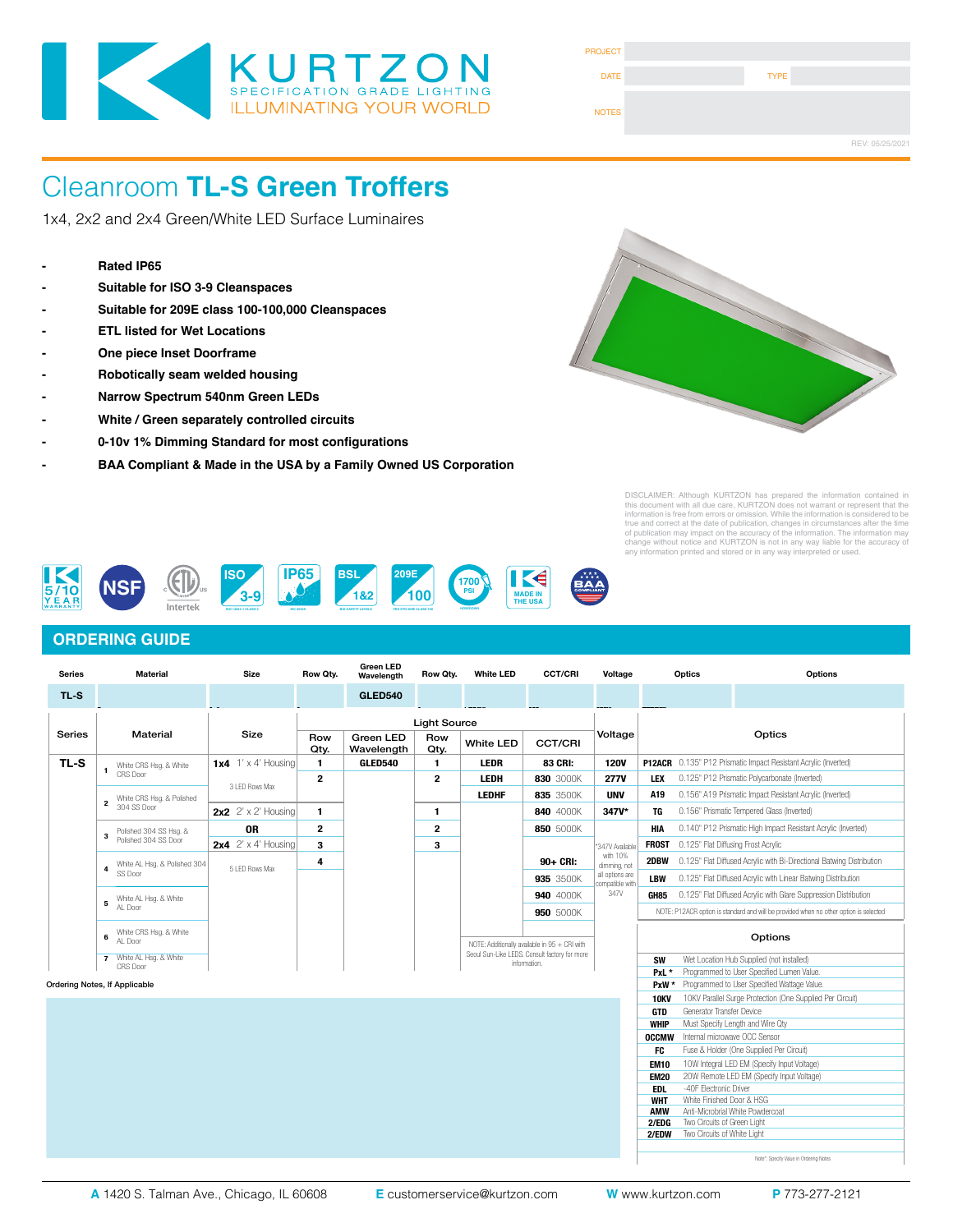

1x4, 2x2 and 2x4 Green/White LED Surface Luminaires

#### **SPECIFICATIONS**

**HOUSING:** One piece, hole free, robotically seam welded housing has flattened knockouts for a superior seal. Housings are available in .040" 3003 Aluminum, 20Ga 304 Stainless Steel, or 20Ga 1008 Cold Rolled Steel.

**DOOR FRAME:** One piece inset door frame with seam welds regressing into housing to allowing the NSF approved microcellular gasket to seal to the housing. Door frame is hinged by aircraft cables and secures to housing with captive stainless steel pan head screws. Available in .040" 3003 Powder coated Alum. , 20Ga 304 Polished SS, or 18Ga 1008 Powder coated CRS.

**GASKETS:** NSF Listed closed cell microcellular extruded KleanLock SealPro gasket with vulcanized corners making a one-piece oil and solvent resistant gasket system.

**OPTICS:** Standard P12 prismatic acrylic lens is provided when no other options are selected. All prismatic lensing options come with an inverted lens so the smooth side faces the room for easy cleaning. All optics are sealed to the door with NSF listed RTV silicone sealant. Other optics are available, consult factory for more information or options not listed.

LEDS: Fixture available with Green only or Green & White LED's, each color will be supplied with its own driver for dual switching. Green LED's provide a narrow 540nm spectrum. White high efficiency LEDs are commercially available & in a wide variety of CRI and CCT. All boards have Zhaga recognized hole patterns and come with a 5 year warranty.

**DRIVERS:** Standard Universal Voltage Class 2 drivers are 0-10v Dimmable to 1%, and rated -20C (-4F). They come with at least 2.5Kv surge protection, have less than 10% THD at max load, Ballast Factor Greater than .95 and are programmable to match specific lumen or wattage requirements. Drivers with higher input voltage ratings are available, consult factory for driver specifications. (each color LED comes standard with its own driver)

**REFLECTOR:** Die formed metal with high reflectance white polyester powder coat finish. Typical reflectivity 92%.

**INSTALL SURFACE:** Four .312" dia.mounting holes and a removable gasketed wiring access plate with Supply entry via 1/2" trade size flattened knockouts. Suitable for surface installation onto covered ceilings only.

**FINISH:** Stainless steel door frames & housings are satin polished unless WHT or AMW options are selected. All other materials are provided with gloss high reflectance white polyester powder coat with 1000hr salt spray test per ASTM B117. AMW option provides a white anti-microbial polyester powder coat to all exposed surfaces.

**LISTINGS:** IP65 rated for dust and water ingress. Suitable for 1700 PSI high pressure hosedowns. ETL listed per UL\_1598 for wet locations. Certified ISO-14644-1 for class 3 through class 9 cleanspaces. Certified Fed Std 209E for Class 100 through Class 100,000 cleanspaces. Drivers and LEDs are covered by a 5 year warranty, the remaining fixture is covered by a 10 year warranty. This product is Buy American Act (B.A.A.)

#### **PRODUCT DRAWINGS**

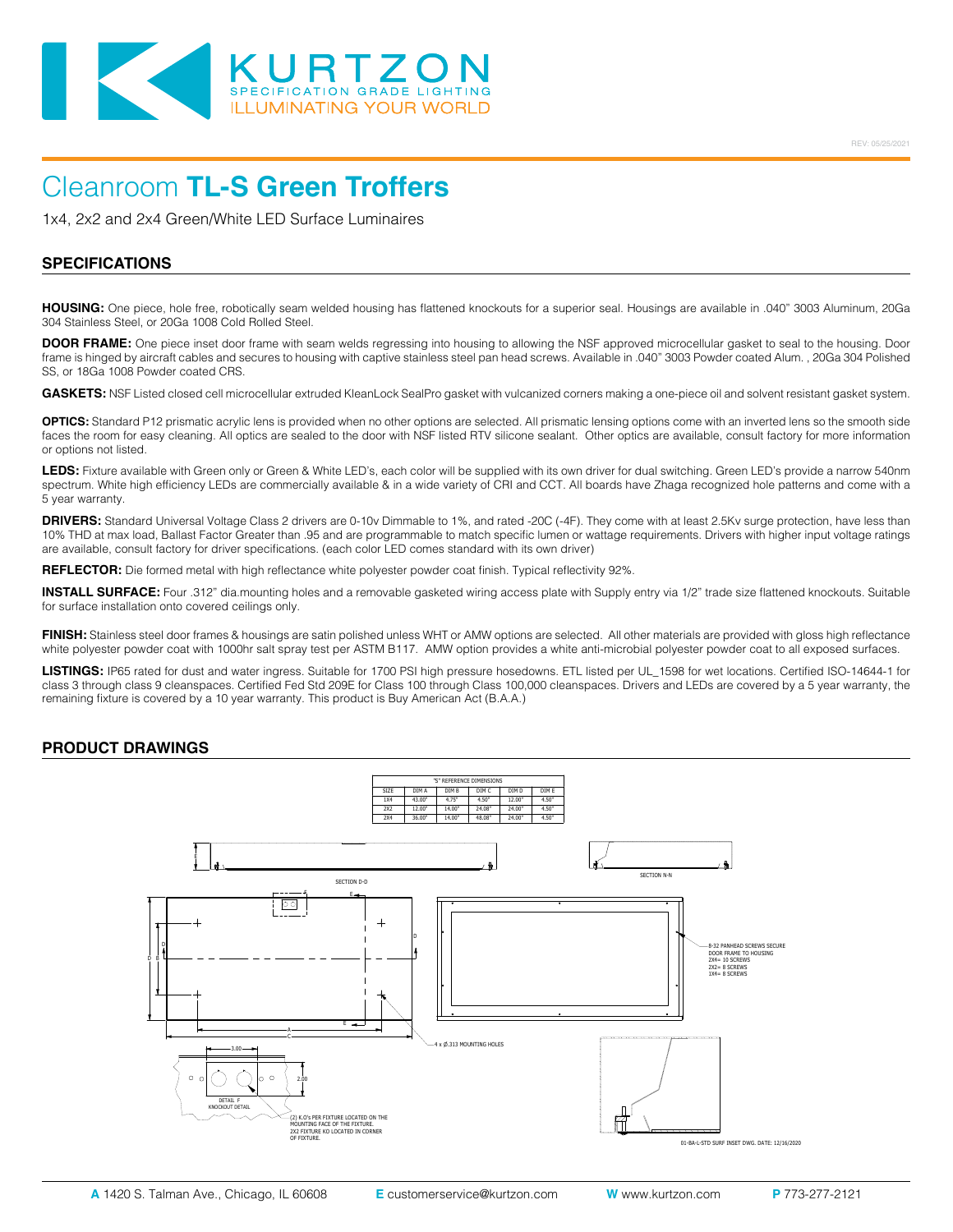

1x4, 2x2 and 2x4 Green/White LED Surface Luminaires

### **ENERGY DATA - WHITE LED**

| SURFACE & RECESSED INSET 2 CIRCUIT TROFFER (APPROX <sup>1</sup> LUMENS DELIVERED) |                      |               |                        |                       |                               |                       |                    |                       |                                     |                  |
|-----------------------------------------------------------------------------------|----------------------|---------------|------------------------|-----------------------|-------------------------------|-----------------------|--------------------|-----------------------|-------------------------------------|------------------|
| <b>ENCLOSURE</b>                                                                  | <b>LIGHT PACKAGE</b> |               | 80 CRI (3000K - 5000K) |                       |                               | 90 CRI (3500K, 4000K) |                    |                       |                                     | STANDARD DIMMING |
| <b>SIZE</b>                                                                       |                      | <b>LUMENS</b> | WATTS <sup>2</sup>     | EFFICACY <sup>3</sup> | <b>MAX AMB</b><br><b>TEMP</b> | <b>LUMENS</b>         | WATTS <sup>2</sup> | EFFICACY <sup>3</sup> | <b>MAX AMB</b><br>TEMP <sup>4</sup> |                  |
| 1X4                                                                               | 1LEDR                | 3,034         | 29                     | 105                   | 45°C (113°F)                  | 2,924                 | 29                 | 101                   | 45°C (113°F)                        | 0-10V 1%         |
| 1X4                                                                               | 1LEDH                | 5,877         | 57                     | 103                   | 40°C (104°F)                  | 5,614                 | 57                 | 98                    | 40°C (104°F)                        | 0-10V 1%         |
| 1X4                                                                               | 2LEDR                | 6,067         | 55                     | 110                   | 45°C (113°F)                  | 5,848                 | 56                 | 105                   | 45°C (113°F)                        | 0-10V 1%         |
| 1X4                                                                               | 1LEDHF               | 8,673         | 77                     | 113                   | 40°C (104°F)                  | 7,227                 | 92                 | 79                    | 40°C (104°F)                        | 0-10V 1%         |
| 1X4                                                                               | 2LEDH                | 11,754        | 109                    | 108                   | 35°C (95°F)                   | 11,228                | 109                | 103                   | 35°C (95°F)                         | 0-10V 1%         |
| 1X4                                                                               | <b>EM10</b>          | 1030-1130     | 4                      | NA                    | 40°C (104°F)                  | 790-1050              | $\overline{4}$     | NA                    | 40°C (104°F)                        | <b>NA</b>        |
|                                                                                   |                      |               |                        |                       |                               |                       |                    |                       |                                     |                  |
| 2X2                                                                               | 1LEDR                | 1,493         | 15                     | 100                   | 45°C (113°F)                  | 1,440                 | 15                 | 96                    | 45°C (113°F)                        | 0-10V 1%         |
| 2X2                                                                               | 1LEDH                | 2,937         | 29                     | 101                   | 40°C (104°F)                  | 2,800                 | 29                 | 97                    | 40°C (104°F)                        | 0-10V 1%         |
| 2X2                                                                               | 2LEDR                | 2,990         | 29                     | 103                   | 45°C (113°F)                  | 2,881                 | 29                 | 99                    | 45°C (113°F)                        | 0-10V 1%         |
| 2X2                                                                               | 1LEDHF               | 4,460         | 39                     | 114                   | 40°C (104°F)                  | 3,691                 | 46                 | 80                    | 40°C (104°F)                        | 0-10V 1%         |
| 2X2                                                                               | 3LEDR                | 4,479         | 42                     | 107                   | 45°C (113°F)                  | 4,321                 | 42                 | 103                   | 45°C (113°F)                        | 0-10V 1%         |
| 2X2                                                                               | 2LEDH                | 5,880         | 55                     | 107                   | 40°C (104°F)                  | 5,601                 | 55                 | 102                   | 40°C (104°F)                        | $0 - 10V1%$      |
| 2X2                                                                               | 2LEDHF               | 8,920         | 77                     | 116                   | 40°C (104°F)                  | 7,383                 | 92                 | 80                    | 35°C (95°F)                         | 0-10V 1%         |
| 2X2                                                                               | 3LEDH                | 8,813         | 80                     | 110                   | 40°C (104°F)                  | 8,402                 | 81                 | 104                   | 35°C (95°F)                         | 0-10V 1%         |
| 2X2                                                                               | 3LEDHF               | 13,380        | 115                    | 116                   | 35°C (95°F)                   | 11074                 | 138                | $80\,$                | 35°C (95°F)                         | 0-10V 1%         |
| 2X2                                                                               | <b>EM10</b>          | 1000-1160     | 4                      | <b>NA</b>             | 40°C (104°F)                  | 800-1040              | $\overline{4}$     | <b>NA</b>             | 40°C (104°F)                        | <b>NA</b>        |
| 2X4                                                                               | 1LEDR                | 3,359         | 29                     | 116                   | 45°C (113°F)                  | 3,214                 | 29                 | 111                   | 45°C (113°F)                        | 0-10V 1%         |
| 2X4                                                                               | 1LEDH                | 6,630         | 57                     | 116                   | 40°C (104°F)                  | 6,300                 | 57                 | 111                   | 40°C (104°F)                        | 0-10V 1%         |
| 2X4                                                                               | 2LEDR                | 6,718         | 55                     | 122                   | 45°C (113°F)                  | 6,428                 | 56                 | 115                   | 45°C (113°F)                        | $0 - 10V1%$      |
| 2X4                                                                               | 1LEDHF               | 10,185        | 77                     | 132                   | 40°C (104°F)                  | 8,836                 | 93                 | 95                    | 40°C (104°F)                        | 0-10V 1%         |
| 2X4                                                                               | 3LEDR                | 10,077        | 83                     | 122                   | 45°C (113°F)                  | 9,642                 | 83                 | 116                   | 45°C (113°F)                        | 0-10V 1%         |
| 2X4                                                                               | 2LEDH                | 13,261        | 109                    | 122                   | 40°C (104°F)                  | 12,601                | 109                | 116                   | 40°C (104°F)                        | $0 - 10V1%$      |
| 2X4                                                                               | 2LEDHF               | 20,370        | 153                    | 133                   | 40°C (104°F)                  | 17,672                | 187                | 95                    | 40°C (104°F)                        | 0-10V 1%         |
| 2X4                                                                               | 3LEDH                | 19,892        | 165                    | 121                   | 40°C (104°F)                  | 18,902                | 165                | 115                   | 40°C (104°F)                        | 0-10V 1%         |
| 2X4                                                                               | 3LEDHF               | 30,555        | 229                    | 133                   | 35°C (95°F)                   | 26,508                | 280                | 95                    | 35°C (95°F)                         | 0-10V 1%         |
| 2X4                                                                               | <b>EM10</b>          | 1180-1330     | $\overline{4}$         | NA                    | 40°C (104°F)                  | 950-1190              | $\overline{4}$     | <b>NA</b>             | 40°C (104°F)                        | NA               |

**¹** DELIVERED LUMEN DATA IS EXTRAPOLATED FROM MEASURED DATA @25C WITH NO EXTRA OPTIONS. VARIANCES WILL OCCUR WHEN OPTIONS ARE CHOSEN

**²** WATTAGE IS MEASURED WITH 4000K SELECTION @ 120vAC AND Tambient = 25C. WATTAGES MAY VARY WITH ALTERNATE CONFIGURATIONS

**³** EFFICACY CALCULATED USING 4000K CCT DATA.

⁴ MAX AMBIENT TEMP RATING, NON-IC INSTALLATON. TEMP RATING MAY VARY WITH SPECIFIED DRIVERS OR ANY NON-STANDARD SELECTION

⁵ 90 MINUTE 10W EMERGENCY DRIVER; LUMENS CALCULATED BASED ON FIXTURE EFFICACY.